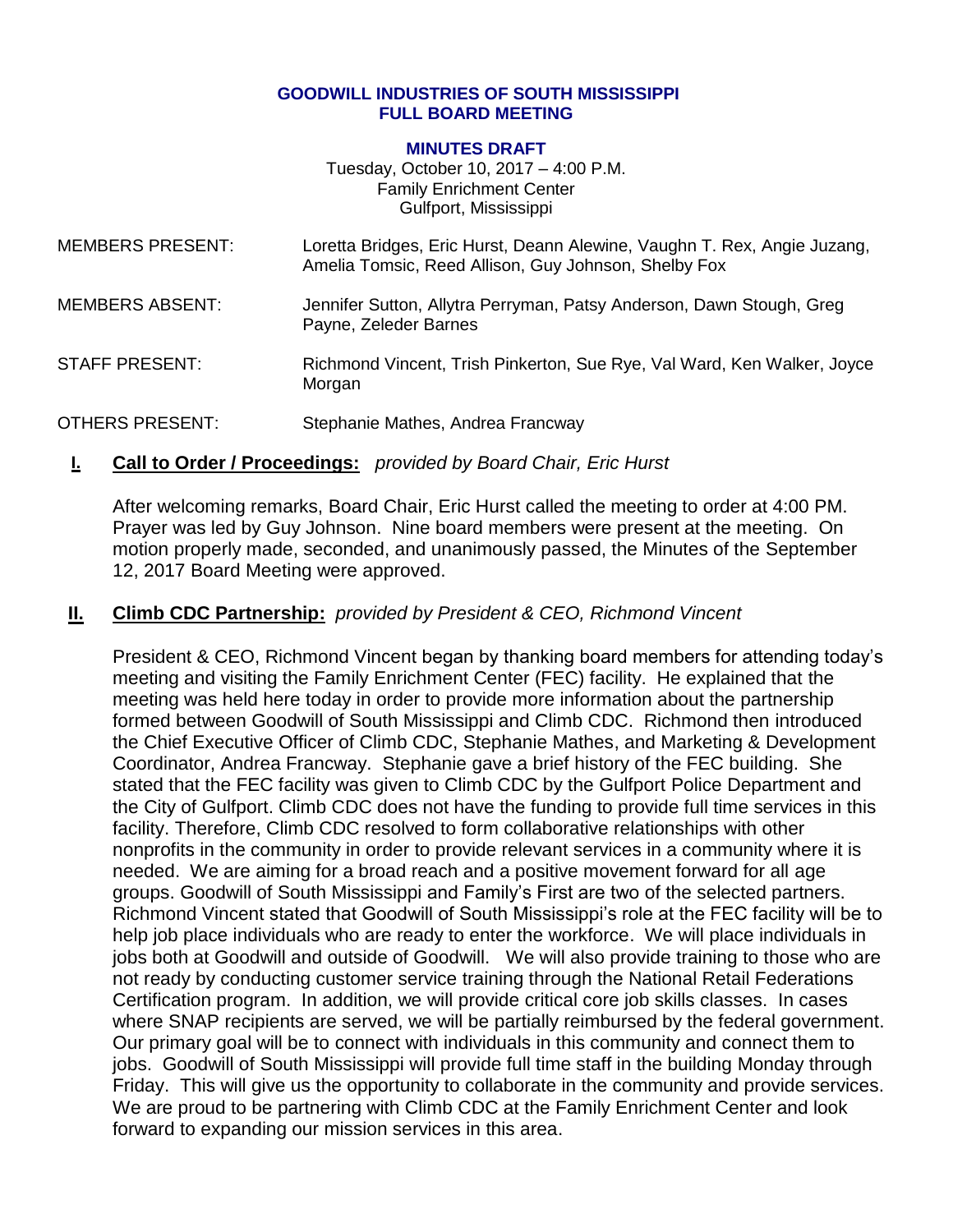## **III. Bank Balance Transfer:** *provided by Board Treasurer, Shelby Fox*

Board Treasurer, Shelby Fox explained that Goodwill has a considerable sum of money sitting in non-interest bearing accounts at Hancock Bank. Goodwill of South Mississippi has an agreement with Hancock Bank to keep a minimum balance of \$500,000 in exchange for waving card processing fees in the retail stores. Without breaking that agreement, Goodwill can diversify, earn interest and prevent balances from exceeding the \$250,000 FDIC insurance limitations. Board Members were provided with a proposal for the transfer of funds into three separate banks. The average annual interest earned from the proposed transfers was \$17,450. Following discussion and clarification of early removals or emergency withdrawals, a motion was made by Angie Juzang to accept this transfer proposal as written and move the funds. Vaughn T. Rex seconded the motion. Motion passed by unanimous vote.

## **IV. Diamondhead Lease:** *provided by President & CEO, Richmond Vincent*

Richmond Vincent stated that the Diamondhead store lease expires in March of 2018. The building lease holder has approached us about moving across the street to a larger site. We believe this is the most appropriate decision to make for several reasons. The lease holder intends to increase the rent on our current location if we remain. The new location provides improved visibility from I-10. The monthly rental amount will increase. However, per square foot cost will decrease by \$2.53. This includes landlord paid tenant improvements in excess of \$65,000. We will use this money to ensure the exact same look and feel of our Edgewater Village Select store. We will gain 2,679 square ft. of retail space. This would be a five year lease. Following discussion, Guy Johnson made a motion to approve the new Diamondhead lease and move across the street. Vaughn T. Rex seconded the motion. Motion passed by unanimous vote.

# **V. Finance Report:** *provided by President & CEO, Richmond Vincent*

Board members were provided with financial statements for June, 2017. President and CEO, Richmond Vincent led discussion on the reports. Goodwill ended June with a \$62,952 profit. Questions and comments on the financial statement were then addressed. Salary and wages were up due to the added employees on the Pass Christian custodial contract. Board Chair, Eric Hurst, requested a breakout of line items. Another board member's request was to provide footnote descriptions of line items. Controller, Joyce Morgan stated that she would provide this information. Richmond then stated that we have recently hired additional staff in the finance department. The financials will be caught up to date in the near future. As they are completed, the board will receive them. Vaught T. Rex made a motion to approve the June financials as written. Angie Juzang seconded the motion. Motion passed by unanimous vote.

# **VI. Bylaws Revision:** *provided by President & CEO, Richmond Vincent*

President & CEO, Richmond Vincent asked that this topic be deferred to the next board meeting. Board Members were provided a copy of the revised bylaws in draft format. Board Members requested that a copy of the current bylaws be provided in advance of the next full board meeting.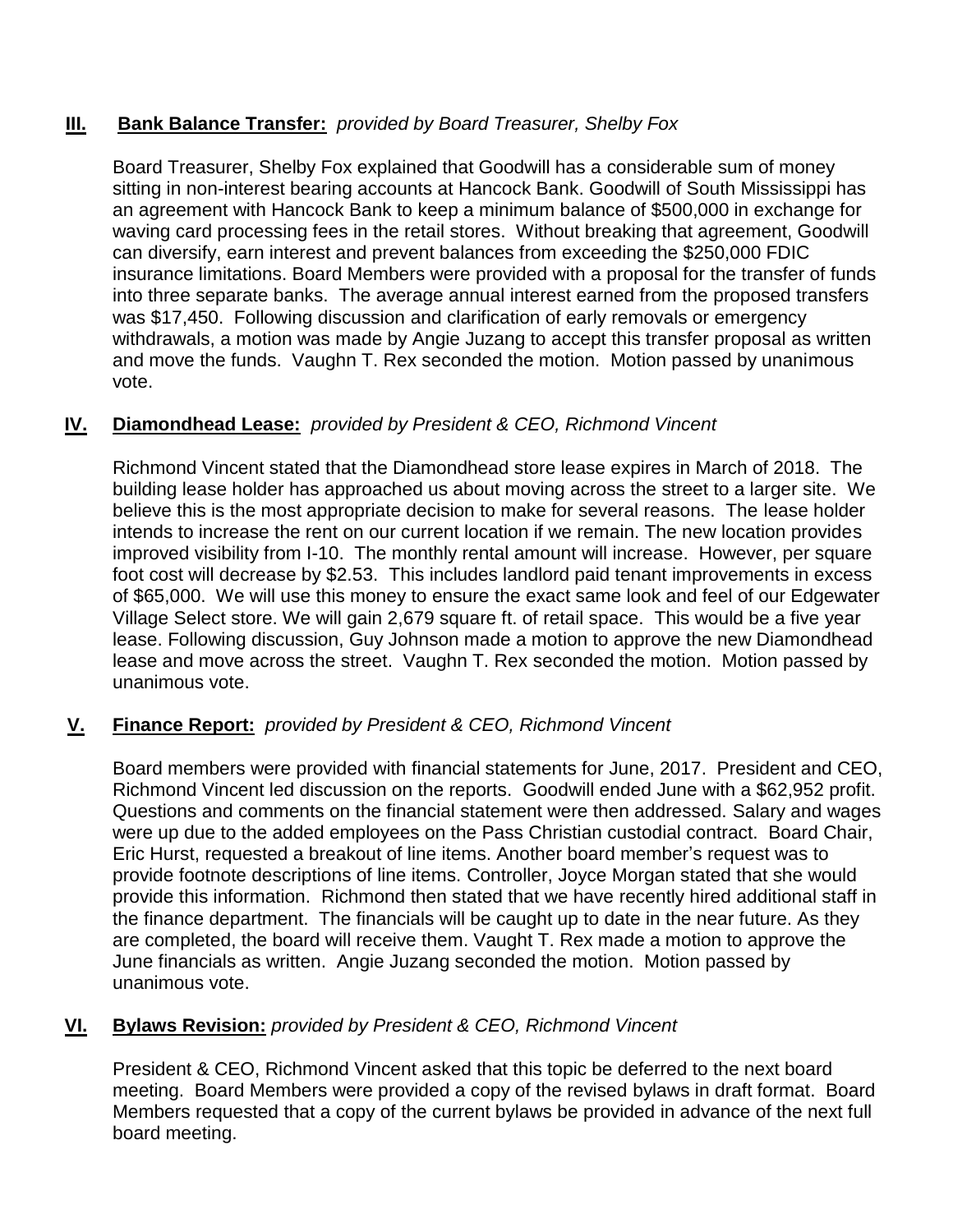## **VI. Chairman's Remarks:** *provided by Board Chair, Eric Hurst*

Board Chair, Eric Hurst thanked the Goodwill team for the great work on the new Goodwill Select store in Edgewater Village. Opening day sales were a record high. VP of Retail, Val Ward did an amazing job focusing on the customer experience. It is great to see that this team is engaged and focused.

It was moved by Guy Johnson and seconded by Vaughn T. Rex to adjourn the meeting. Meeting was adjourned.

Respectfully submitted,

Deann Alewine **Example 2** Eric Hurst Board Secretary Goodwill of South Mississippi

Board Chairman Goodwill of South Mississippi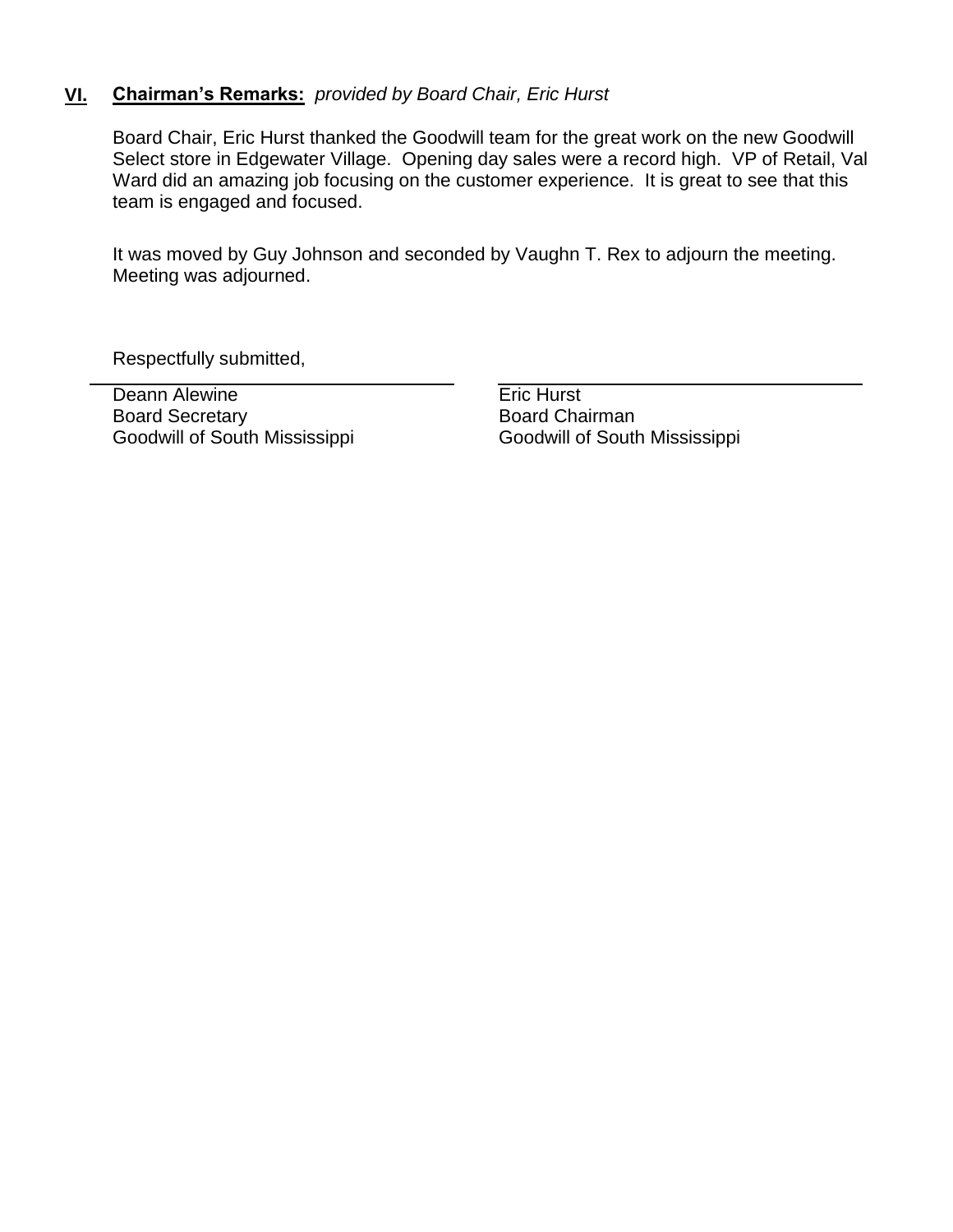#### **MISSISSIPPI GOODWORKS FULL BOARD MEETING**

#### **MINUTES DRAFT**

Tuesday, October 10, 2017 – 4:55 P.M. Family Enrichment Center Gulfport, Mississippi

| <b>MEMBERS</b>        | Loretta Bridges, Eric Hurst, Deann Alewine, Vaughn T. Rex, Angie Juzang,          |
|-----------------------|-----------------------------------------------------------------------------------|
| PRESENT:              | Amelia Tomsic, Reed Allison, Guy Johnson, Shelby Fox                              |
| <b>MEMBERS</b>        | Jennifer Sutton, Allytra Perryman, Patsy Anderson, Dawn Stough, Greg              |
| ABSENT:               | Payne, Zeleder Barnes                                                             |
| <b>STAFF PRESENT:</b> | Richmond Vincent, Trish Pinkerton, Sue Rye, Val Ward, Ken Walker, Joyce<br>Morgan |

### OTHERS PRESENT:

### **I. Call to Order / Proceedings:** *provided by Board Chair, Eric Hurst*

After welcoming remarks, Board Chair, Eric Hurst called the meeting to order at 4:00 PM. Prayer was led by Guy Johnson. Nine board members were present at the meeting. On motion properly made, seconded, and unanimously passed, the Minutes of the September 12, 2017 Board Meeting were approved.

#### **II. Bank Balance Transfer:** *provided by Board Treasurer, Shelby Fox*

Board Treasurer, Shelby Fox explained that Mississippi Goodworks has a considerable sum of money sitting in non-interest bearing accounts at Hancock Bank. Mississippi Goodworks can diversify, earn interest and prevent balances from exceeding the \$250,000 FDIC insurance limitations. Board Members were provided with a proposal for the transfer of funds into three separate banks. The average annual interest earned from the proposed transfers was \$17,450. Following discussion and clarification of early removals or emergency withdrawals, a motion was made by Angie Juzang to accept this transfer proposal as written and move the funds. Vaughn T. Rex seconded the motion. Motion passed by unanimous vote.

#### **III. Finance Report:** *provided by President & CEO, Richmond Vincent*

Board members were provided with financial statements for June, 2017. President and CEO, Richmond Vincent led discussion on the reports. Mississippi Goodworks ended June with a \$6,088 loss. Questions and comments on the financial statement were then addressed. Salary and wages were up due to there being three pay periods in the month of June. Board Chair, Eric Hurst, requested a breakout of line items. Another board member's request was to provide footnote descriptions of line items. Controller, Joyce Morgan stated that she would provide this information. Richmond then stated that we have recently hired additional staff in the finance department. The financials will be caught up to date in the near future. As they are completed, the board will receive them. Deanne Alewine made a motion to approve the June financials as written. Angie Juzang seconded the motion. Motion passed by unanimous vote.